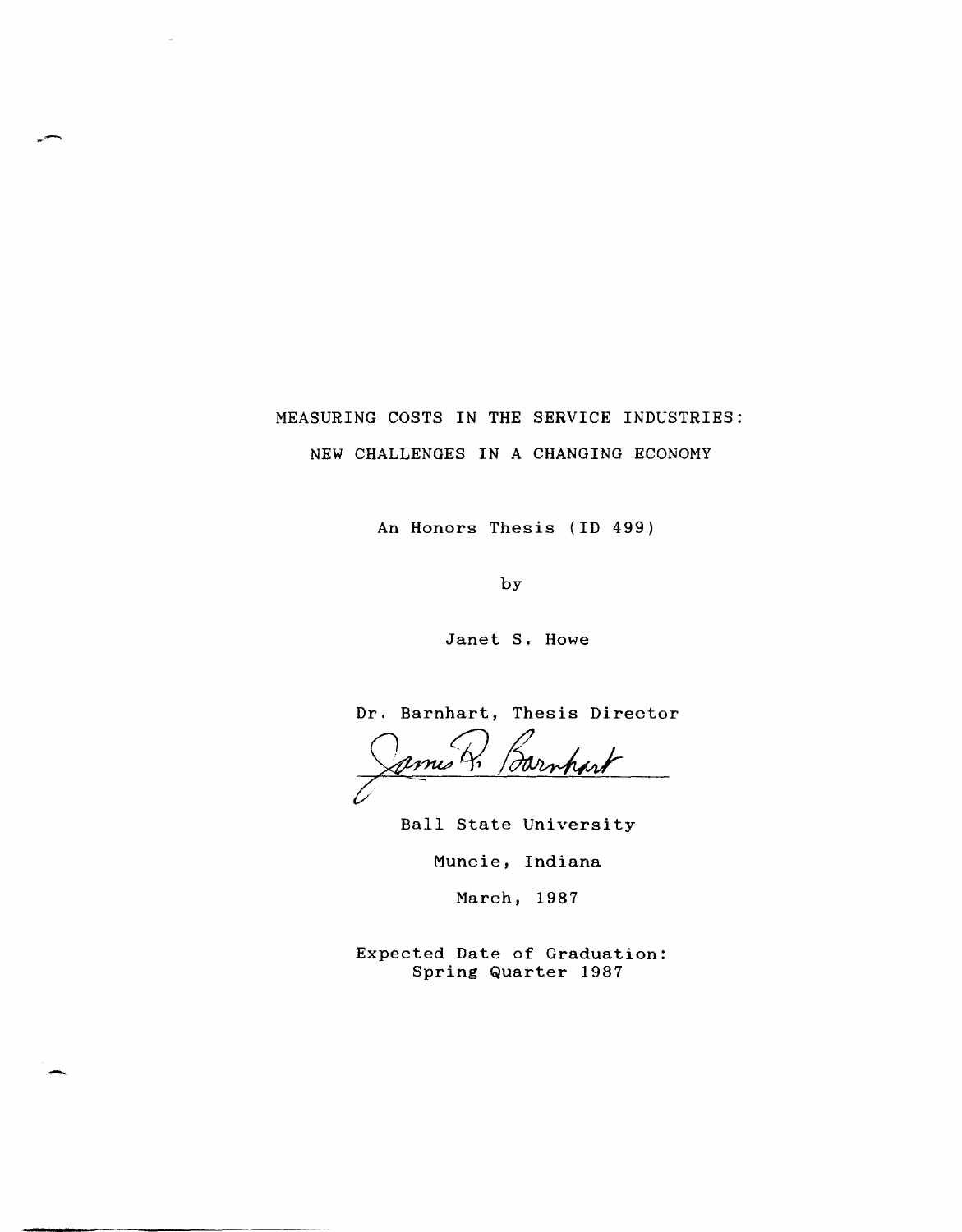${\mathcal{L}}_{\mathsf{P}}$ Coll  $7$ *hest*: l.- "L./ *,-'il P* ~, ., '

 $\overline{\phantom{0}}$ 

#### INTRODUCTION

Today the United States is moving from an industrial economy to a service economy. Four out of every five new jobs created presently are service jobs, and services now account for almost 70% of the Gross National Product.  $<sup>1</sup>$  Some</sup> examples of the many services are transportation, communication, utilities, retail and wholesale trade, law, medicine, education, entertainment, banking, insurance, advertising, and accounting.

The shift from manufacturing to services has explosive economic and social implications for the future. This movement is causing much concern to people both in and out of the government. The growth of the service economy is causing more unemployment and low-paying jobs, according to economist Barry Bluestone.<sup>2</sup> How we plan for it is extremely important, and Congress has responded by holding hearings on the matter. The President and some politicians have been trying to preserve high-paying manufacturing jobs as the service industry grows. Other politicians feel that the government should not resist the change, but should help workers adapt to it.

# ENTRY INTO THE SERVICE SECTOR

Although manufacturers are reluctant to enter the service sector, once they have done so, "they can find growth, profit, and even happiness - particularly as expansion in mature manufacturing areas becomes harder to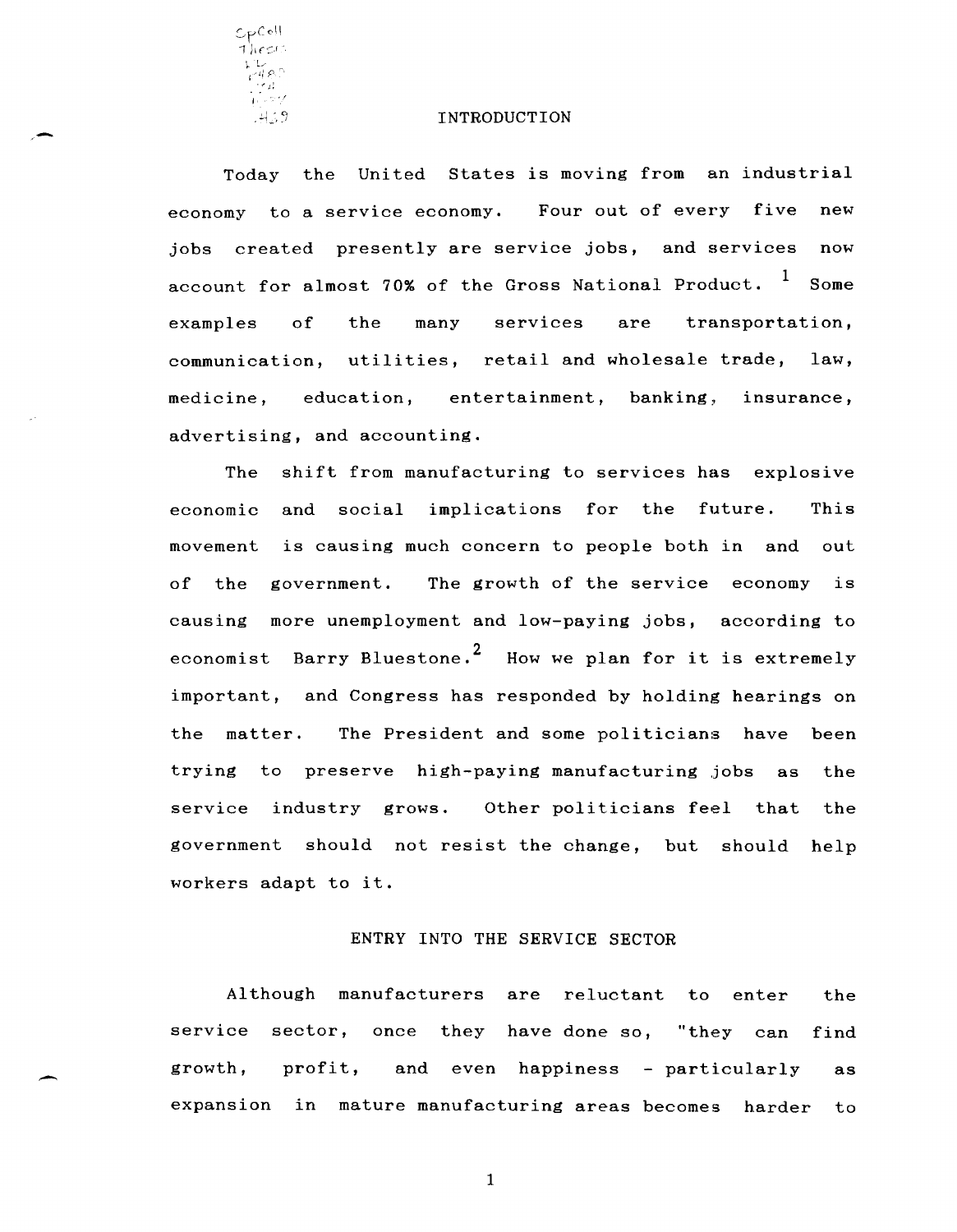achieve." <sup>3</sup>

.-

-

Entry is not as difficult as some companies believe. Usually it is just putting to work the assets, resources, and knowledge they already have. Most manufacturers have had some experience with services because they have been providing them free for years as part of their sales or to improve customer relations.

According to Irving D. Canton, there are many different ways to enter into the service sector, as seen in the following paragraphs.  $\frac{4}{}$  One way is to go into the financial field. Any company whose customers have to borrow money from a financial institution to buy its products could consider establishing a credit subsidiary. This is a proven way of deriving added profits, and one that has been used by some firms for years. General Motors is an example of one company that has done this. It finances dealer inventories, and allows its customers to receive installment loans entirely through the GMAC subsidiary.

Another opportunity for firms to capitalize on the services economy is for a company to take over a service from the public sector. Any company that manufactures products that are used in a government service may be able to come up with some cost-saving ways to provide the service itself. Control Data provides an example of a company that has done this successfully. It is involved in training the disadvantaged, conducting international barter, operating educational and small business programs, and financing cars for former prison inmates. The company firmly believes that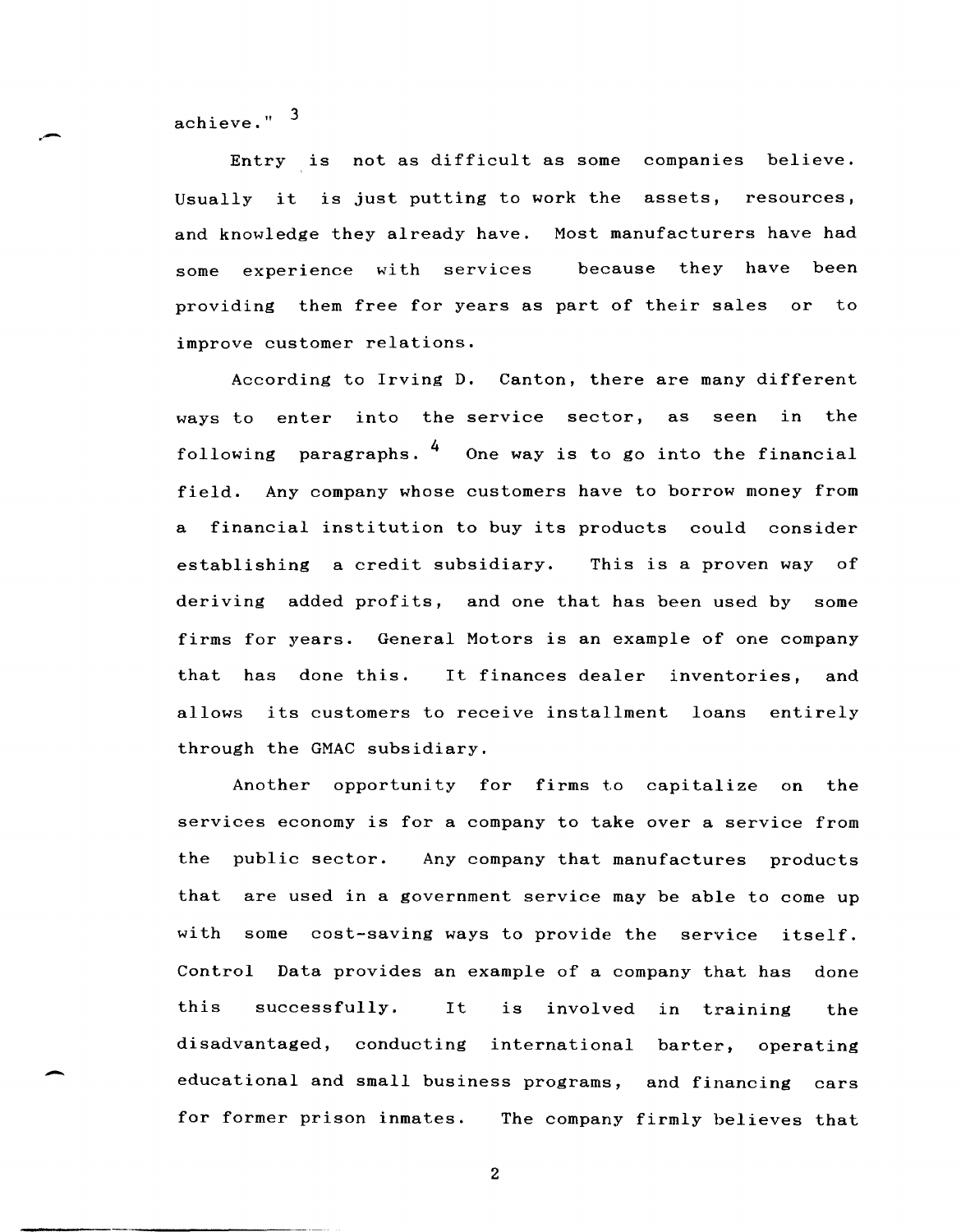"every unmet need of society is a potential business opportunity and that corporations, not government, should take the lead in finding new ways to solve unemployment, run public schools and prisons, and redevelop inner cities." <sup>5</sup>

Many manufacturing companies could consider opening a national service chain to repair their own products. Also, some companies might enhance profits by offering contract management and shared services. For example, many data processing systems suppliers realized that their customers could not operate the systems properly, so they began to offer management contracts to equip, staff, and manage the customers' systems.

Companies that have underused capacity in any of their operations could explore the possibility of furnishing services to other companies, as is illustrataed by Kimberly-Clark. The firm began operating a fleet of corporate aircraft many years ago. These aircraft required <sup>a</sup> maintenance staff which kept growing in size and proficiency, so Kimberly-Clark decided to offer its services to other corporate plane owners. Now it is one of the leading companies in the maintenance of corporate aircraft.

A company that provides free service with the purchase of its product could consider marketing the service separately, as Sears does with its maintenance contracts on appliances.

The above illustrations are just a few of the many ways to enter the service sector. Long range planners of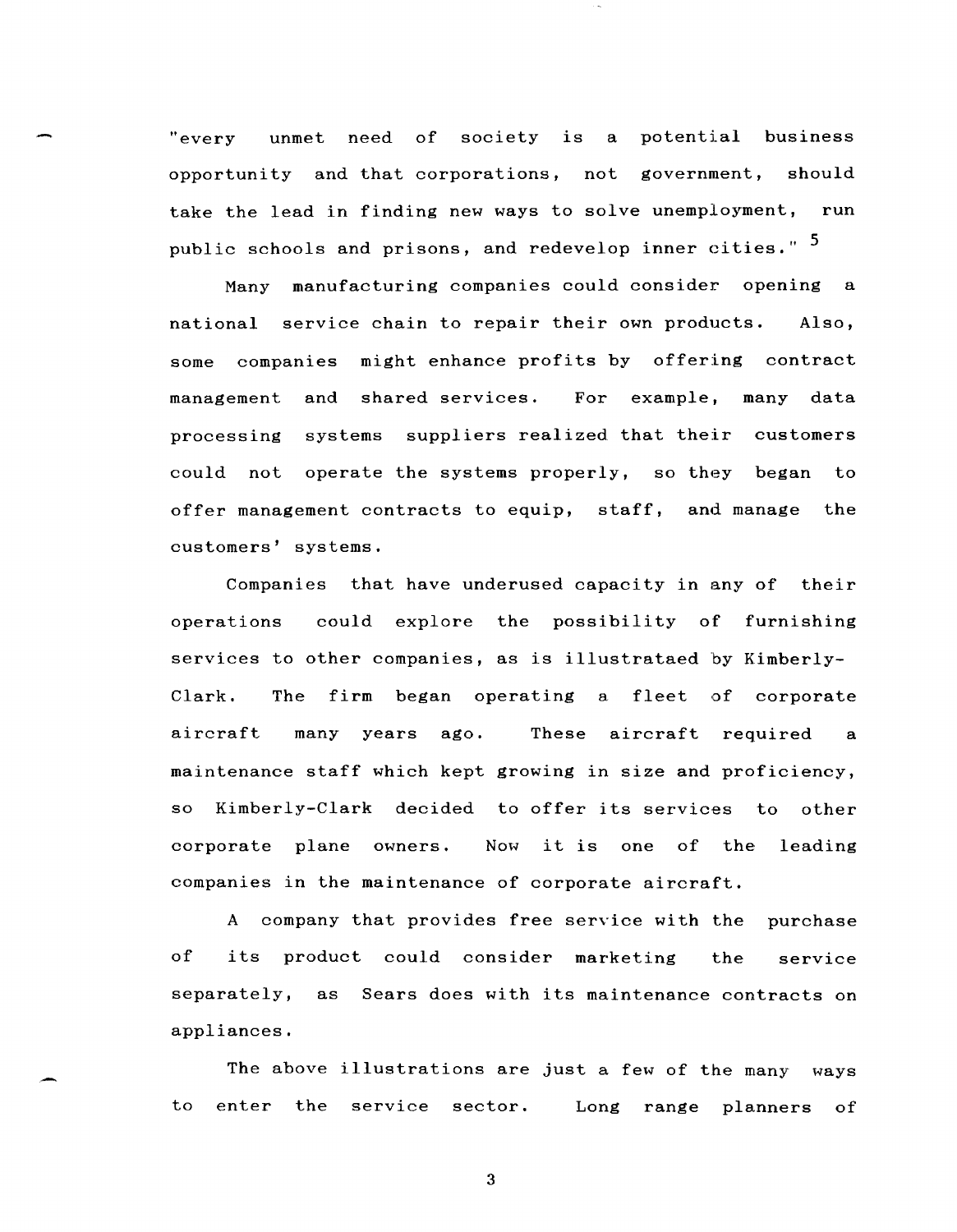manufacturing companies should carefully identify and examine the many opportunities available in the service sector to enhance profits by expanding in that direction.

# THE PROBLEM OF MEASURING COSTS

Service innovation and increased competition have made it extremely important that providers of services have an accounting system that allows them to measure costs accurately and quickly. Unfortunately, many service organizations typically have had either no cost system or one that is very inadequate. One of the problems has been that firms in service industries have tried to use the wrong accounting tool in measuring costs. They have tried using the manufacturer's cost system, which is designed for a different type of operation.

In manufacturing industries, product cost information has four main uses: (1) inventory valuation, (2) cost control, (3) short term planning, and (4) product profitability analysis.<sup>6</sup> The techniques used to develop information regarding the first three do not provide relevant information to service organization managers, as illustrated in the following paragraphs.

## Inventory Valuation

In traditional product costing, the costs have to be separated into period and product costs for the purpose of inventory valuation. Product costs are costs that directly or indirectly change the physical form of the product and are accumulated as inventory. All other costs are treated as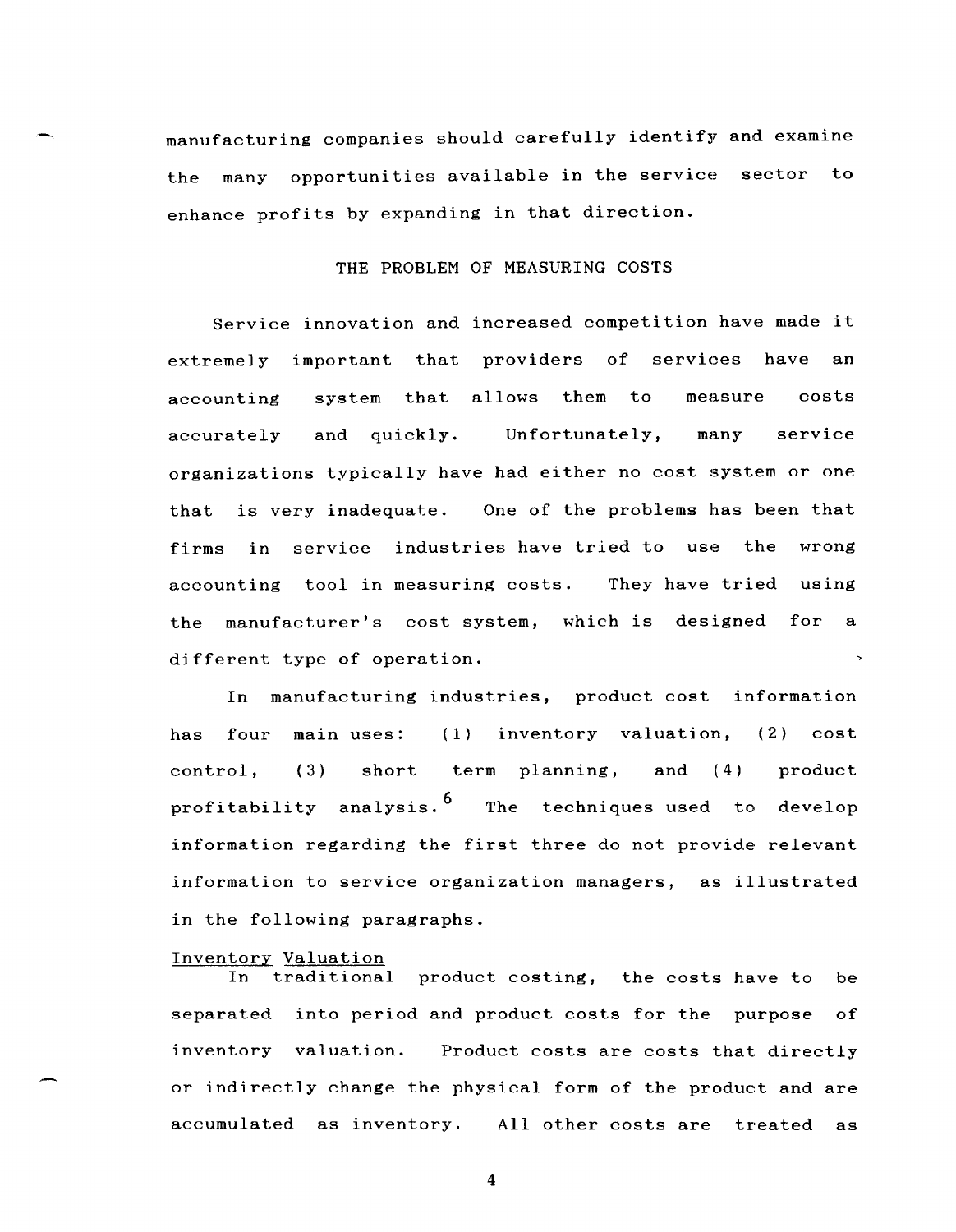period costs. In a service industry, all costs are period costs because there are no inventories to be valued. Therefore, traditional product costing techniques do not apply when trying to determine the cost of a service.

## Manufacturing Cost Control

For controlling manufactuing costs, standard costs are used mostly to control direct material and direct labor, elements found only sparingly in service industries. Most of the costs incurred in a service organization would be classified as overhead in a standard cost system. Overhead can be better controlled by using traditional budget procedures than a standard cost system; hence a standard cost system has limited applicability in a service industry.

## Short Term Planning

Cost accounting information is used to estimate the financial impact of managerial decisions that affect the volume of sales in the short run.<sup>7</sup> In order to calculate the financial impact, the accountant must know which costs vary with production. In manufacturing, the majority of costs, 60 to 90 per cent, are variable costs. In the service industry, however, variable costs are typically only a small portion of total costs. Therefore, to divide a service organization's costs between variable costs and fixed costs would be of limited benefit.

The above illustrations demonstrate that standard costing techniques used in short term planning, cost control, and inventory valuation are virtually worthless in the service industries.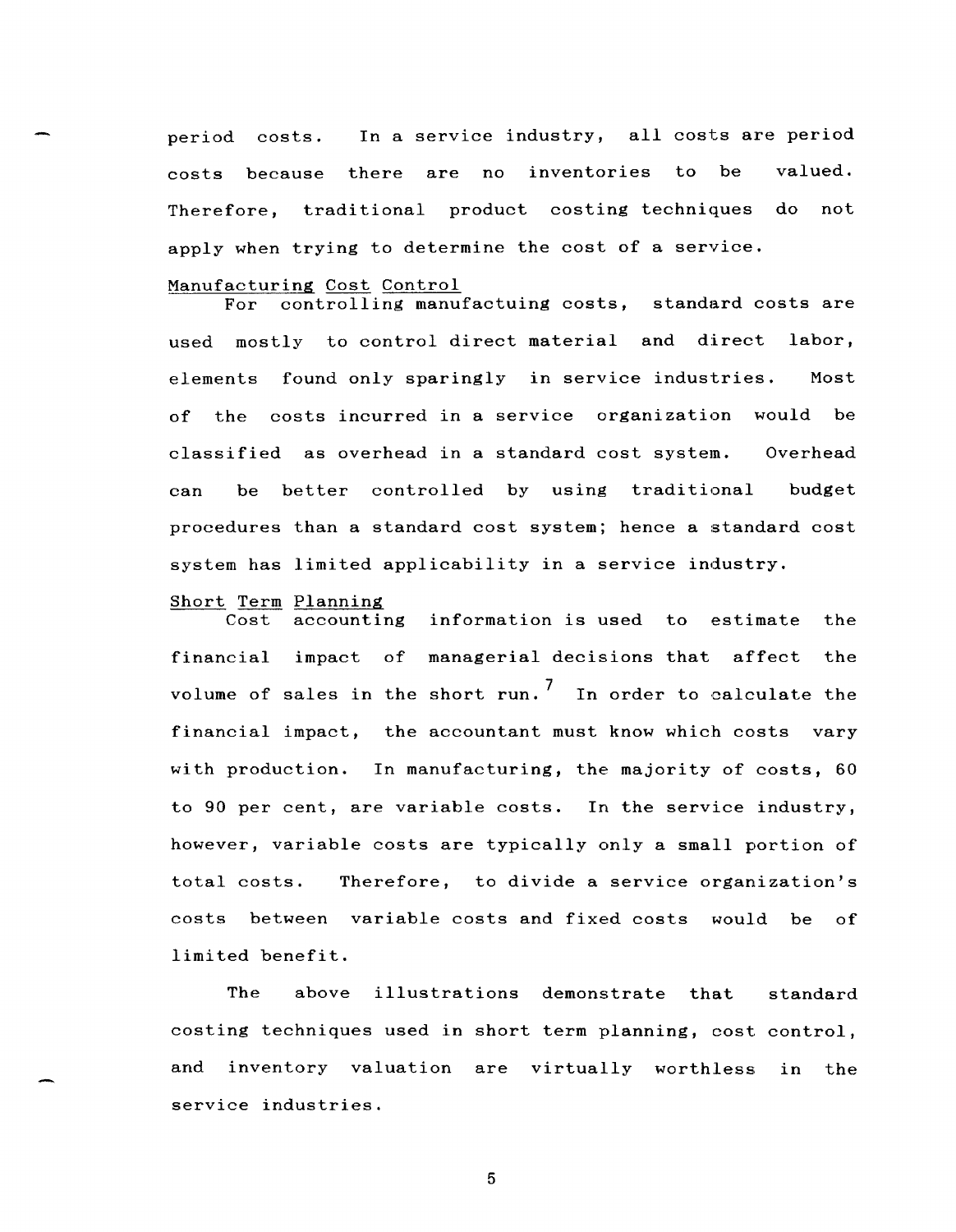## MATCHING COSTS AND REVENUES

Instead of trying to adapt the standard costing techniques to a service industry, we should design a cost system that is tailored to the industry. If properly designed, the system should be able to determine the profitability of each individual service. To be able to do this, we must be able to assign the relevant costs and revenues to each type of service offered.

The only costs that are relevant in analyzing profitability are those that can be uniquely attributed to the production and sale of the particular service.<sup>8</sup> All other costs are called joint costs. Unique costs are defined as costs that could be eliminated if the service was eliminated. Joint costs are not assigned to the service, as they remain unchanged whether or not the product is produced and sold.

The technique used to separate these costs is described by John Deardon in the September 1978 issue of Harvard Business Review. "You start from the broadest definition of a product line and separate the unique costs from the joint costs for the product line, and then subdivide the product line into product groups, repeating the process down to the smallest unit of service available."

After the profitability of different services has been determined, they must be ranked. One way to rank them is by return on investment. To do this, the accountant must divide the profit by the investment for each service and rank them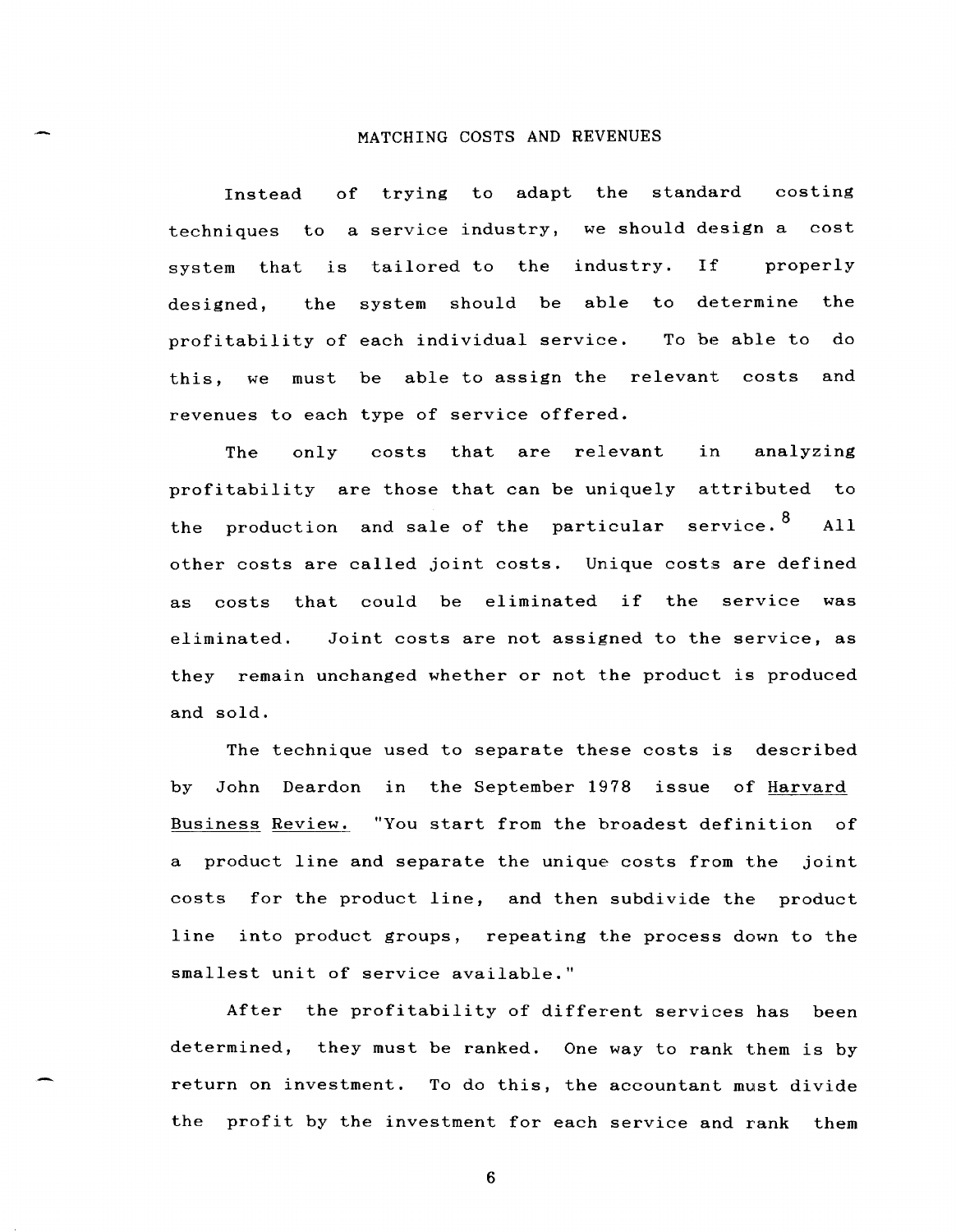in order of high to low. The investment is defined as the amount that is uniquely attributable to the product. Another way to rank them is by profit in excess of the cost of interest. In this method, the accountant would calculate the investment and multiply it by the company's marginal borrowing rate. profitability. The last ranking method is called absolute For this method, the services should be ranked in order of their total contribution to profits. These methods may be time consuming, but the information obtained is extremely valuable.

## MEASURING COSTS IN THE BANKING INDUSTRY

One of the most pervasive services in our society is banking. In recent years, the banking industry has been pressured to design accounting systems to determine the profitability of each service; e.g. checking accounts, installment loans, certificate of deposits, etc. Many factors are causing the pressure, like shrinking profit margins, expansion of service, changes in customer needs and perceptions, the requirements of regulatory agencies, and increased competition among banks and from outside the traditional banking community. 9

Banks have always had trouble using product-costing techniques. One reason is because banks have traditionally charged a set cash fee for some services. Checking account service was usually free, as long as a deposit remained at a certain level. In some NOW accounts, the bank paid interest when the average balance or lowest monthly balance was above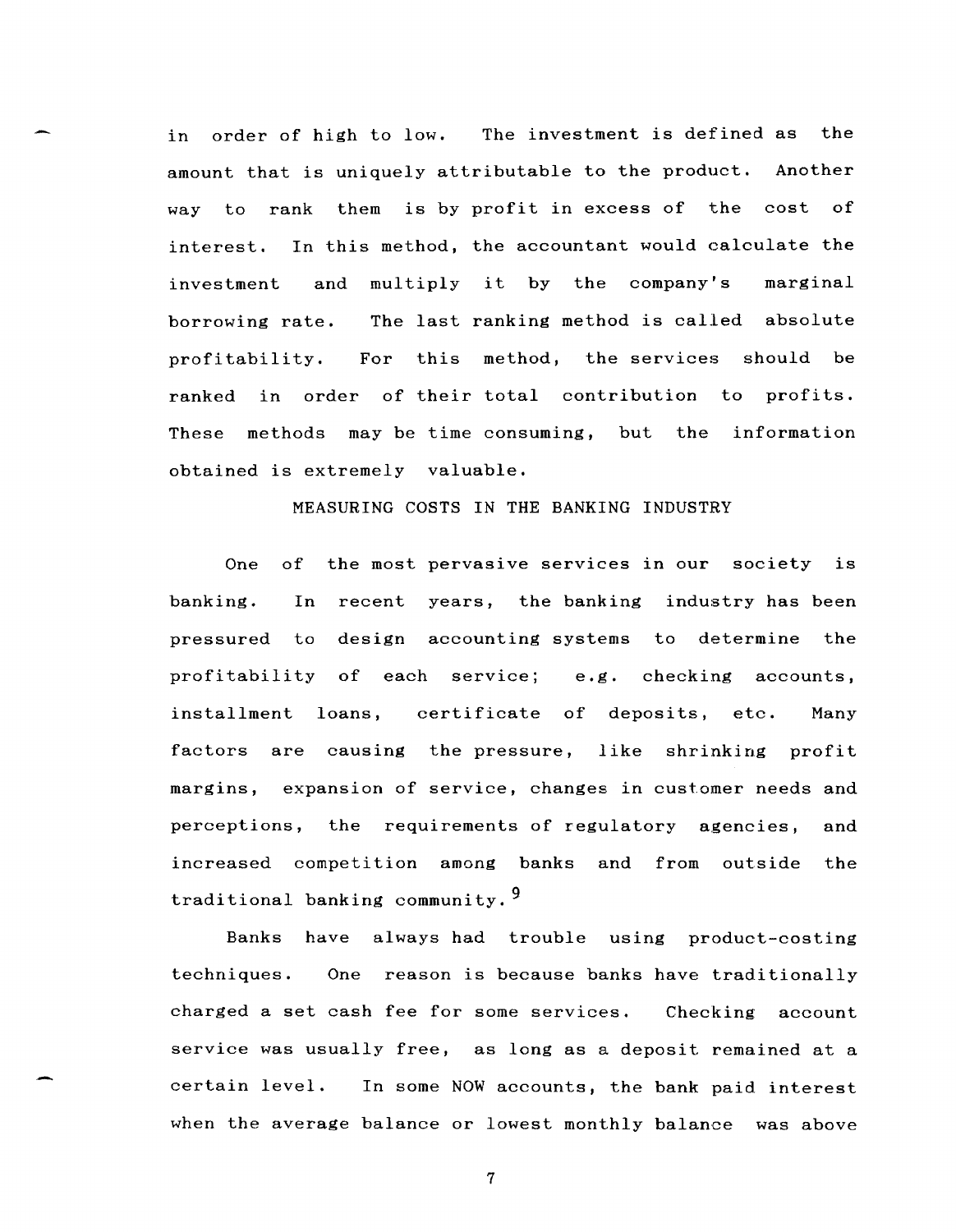some prescribed minimum. Cost accountants agree that the way to match costs and revenues is to determine the cost of the service and the revenue coming from the deposit.

Banks have also had trouble measuring the amount of effort required to provide a service. Usually an employee is involved in providing many services, not just one. Another complication arises when a customer has many different types of accounts. It becomes very difficult to measure the cost of providing one service independently of all others, and determining how much revenue comes from each individual account.

The concept of responsibility accounting has proven to be a valuable guide for many banks in recent times in structuring an accounting system which provides relevant and reliable information. One writer states, "The principles of responsibility accounting are met if determination of profitability matches revenues with those costs over which control is exercised."<sup>10</sup> The information obtained from responsibility accounting helps the bank management predict revenues, costs, and the volume of deposits and loans to expect from a service or territory.

Determination of specific service costs under a responsibility accounting system, whether for banks or other service industries, necessitates an identification of direct and indirect costs. Some examples of direct costs are interest costs, computer operation costs and employee wages. Indirect costs must be further divided into service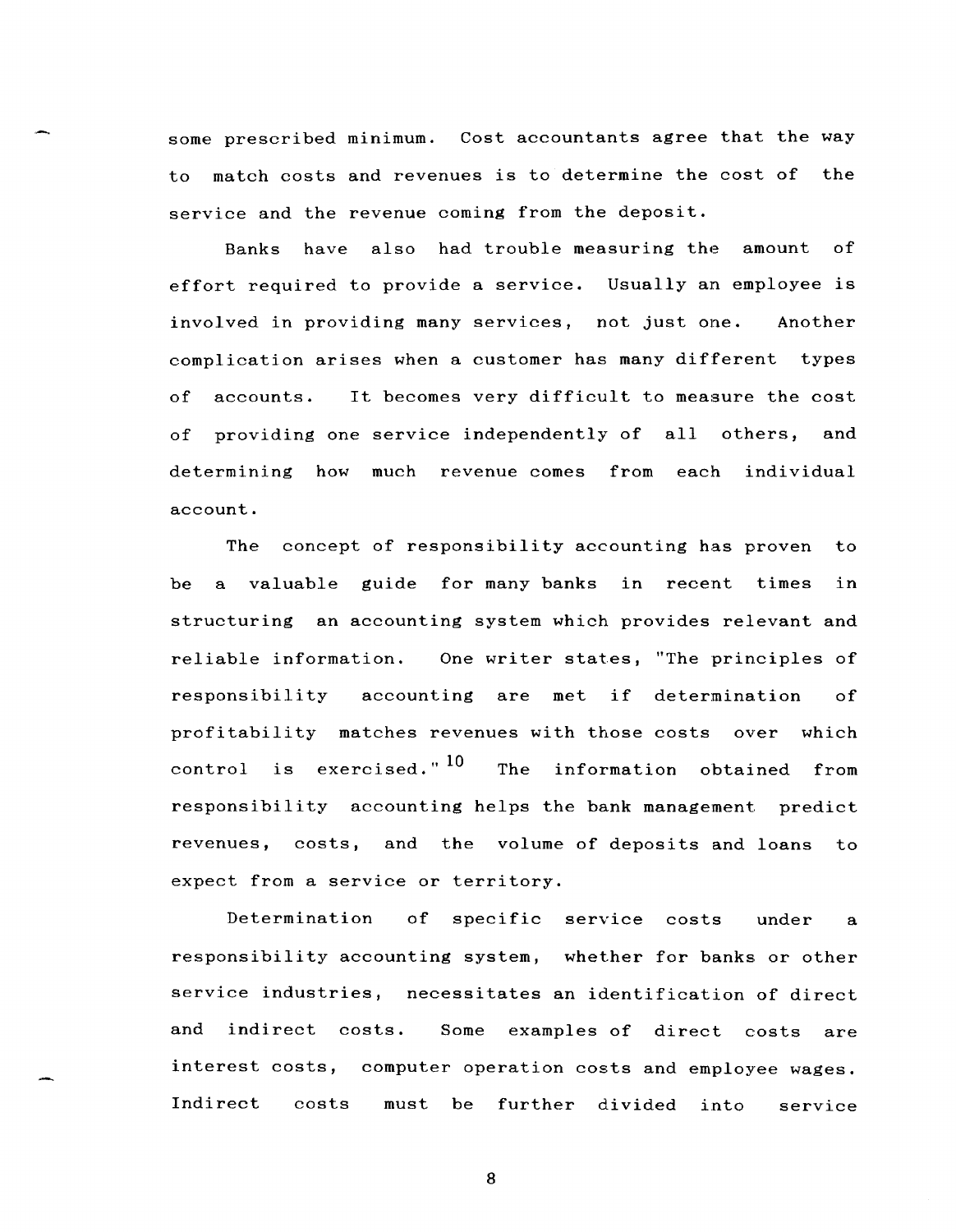department costs like printing, personnel training, purchasing and mail processing; some general bank overhead costs are advertising, top management salaries and directors' fees. Recognizing the direct costs as controllable is central to the idea of responsibility accounting; determining the full costs of services for profit analysis or for pricing new services necessitates a cost structure based on direct costs of a service plus the allocation of indirect costs determined on some logical basis.

# MANAGEMENT ACCOUNTANT'S ROLE

Management accountants must play a central role in designing and operating the systems used to determine revenues and costs in service industries. They must also have a crucial part in "data definition, registration, processing, analysis, and reporting."  $11$  Service management accountants must take an active role in the decision-making process where commercial services are involved, such as introducing a new service or service contract, a new branch, a new line of business or a new market segment.

An effective tool to assist the accountant's decisionmaking process is called an expert system, a computerized consultant. Expert systems ask a series of questions and use reasoning and decision-making processes of human experts to analyze answers and make recommendations.  $12$  The system would probably even be able to tell you how it came up with the recommendations. To solve the problems, the expert systems use a knowledge base and heuristics. Heuristics is a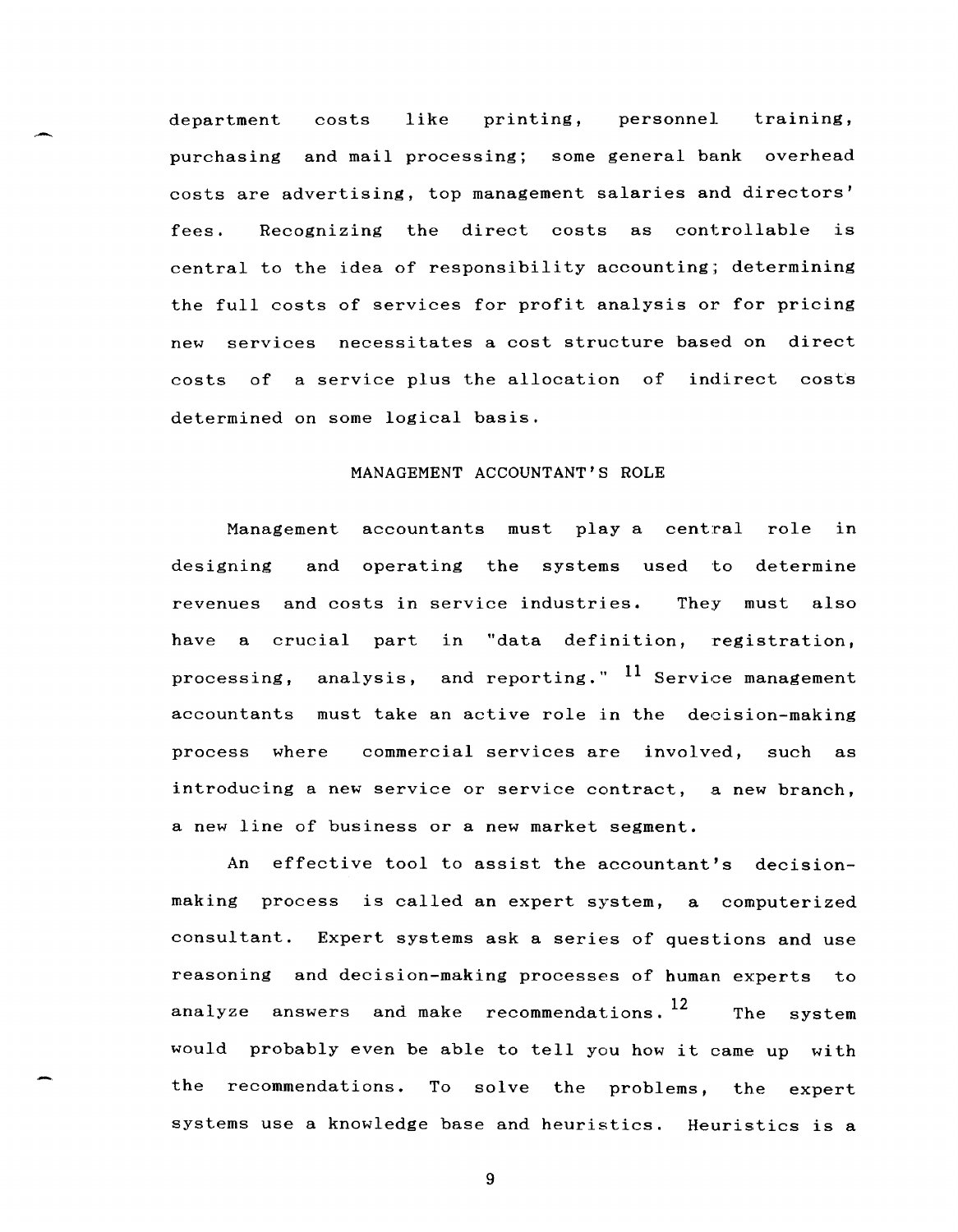method of decision-making that uses a set of rules of judgement and logic, past experience, inductive inference, and intuition.  $13\text{ }$  To be effective in designing the expert systems, management accountants must be familiar with current technology concerning the processing, controlling and use of information. The expert systems can also be used to train and educate new management accountants.

In whatever service business context the management accountant finds himself, his role as a supplier of relevant information takes on a new importance. It is imperative not only that the accountant know his "craft", but that he is able to communicate relevant information to managers who may be operating in unfamiliar territory. To this end, the accountant becomes a teacher and a "silent partner" in the decision-making process.

#### CONCLUSION

As the economy changes from a manufacturing economy to a service economy, there are many new challenges. Manufacturers are being challenged to enter the service industry; government is being challenged to regulate it; and accountants are being challenged to measure the costs. As accountants, we must accept this challenge and take a major role in designing and utilizing systems which will measure costs meaningfully to determine the profitability of each service.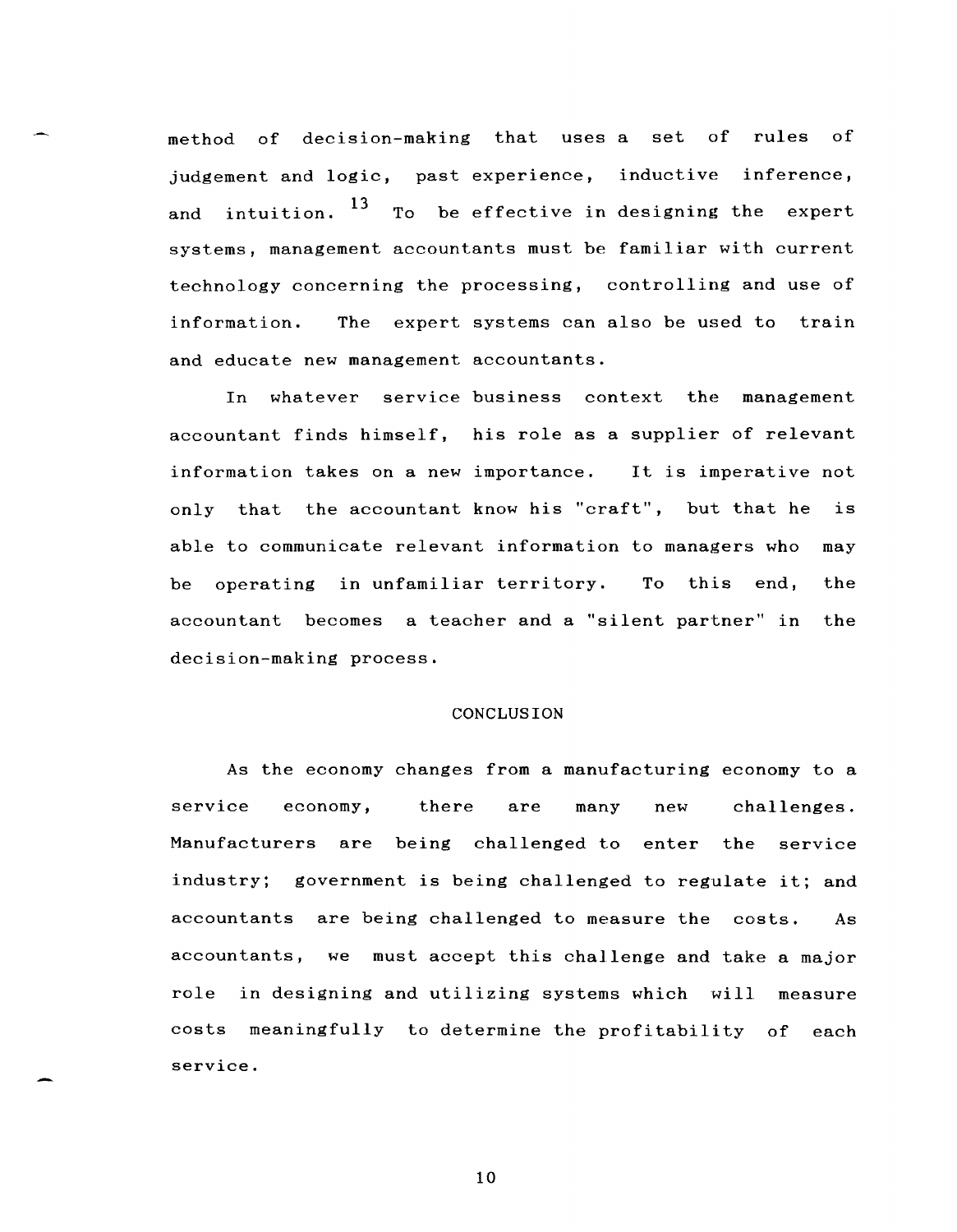#### ENDNOTES

<sup>1</sup>H. Erich Heinemann, "Why Not Have a Service Economy?,"<u>Dun's</u> Business Month, April 1985, p.64.

 $2$ Ibid.

 $3$ Irving D. Canton, "Learning to Love the Service Economy," Harvard Business Review, v.62, May-June 1984, p.89.

 $^{4}$ Ibid, pp.90-97.

 $5_{\text{Ibid, p.96}}$ .

6 John Deardon, "Cost Accounting Comes to Service Industries," Harvard Business Review, September-October 1978, p. 133.

 $'$ Ibid, p.134.  $^8$ Ibid, p.136.

9 Susan Alou and Roger A. Roemmich, "Responsibility Accounting for Banks," Management Accounting, May 1977, p.35.

 $^{10}$ Ibid, p.36.

 $11_D$ . Jordan, "Accountant's Role in Management of Service Industries", Accountancy, March 1986, p.109.

12Michael D. Akers et al., "Expert Systems for Management Accountants," Management Accounting, March 1986, p. 30.

 $13$ Ibid, p. 31.